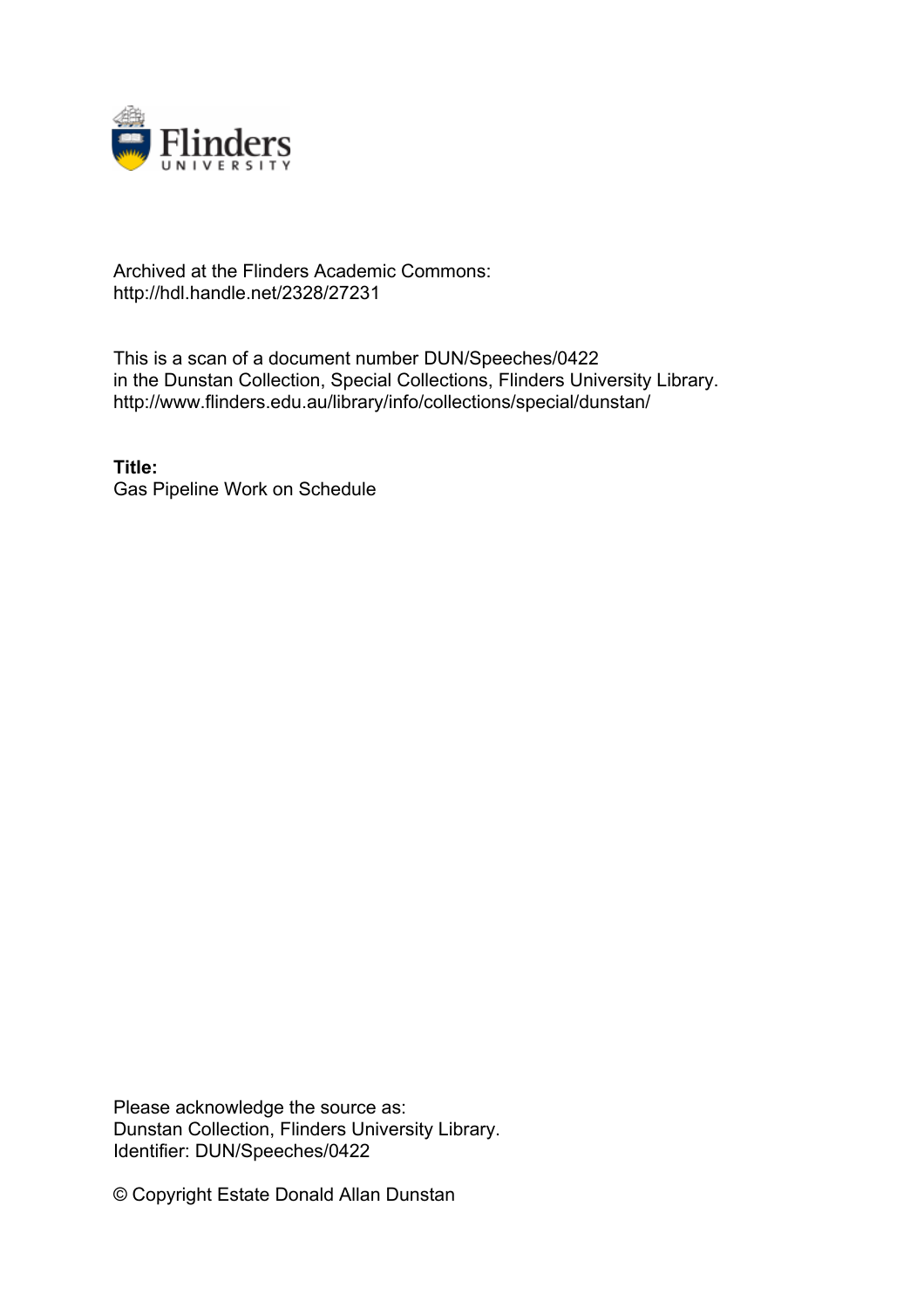## PRESS STATEMENT. BY THE PREMIER. HON. DON DUNSTAN.  $\ldots$  M.P.

*20.2.68.* 

 $\prime_{\mathcal{L}}$ 

# GAS PIPELINE WORK ON SCHEDULE.

Technical planning of the Gidgealpa-Moomba to Adelaide natural gas pipeline had virtually been completed on schedule, the Premier, Mr. Dunstan, announced today.

This week the Natural Gas Pipelines Authority, through its Engineering Consultants, Bechtel Pacific Corporation Limited, will he inviting tenders for approximately 84,500 tons of pipe for construction of the 486-mile pipeline - the longest natural gas pipeline in Australia.

Mr. Dunstan said that bids would be sought from the major pipe manufacturers in Europe, North America and Japan, as well as from Australian manufacturers.

## Increase in Capacity:

The exciting discoveries in recent weeks of substantially increased reserves of natural gas at the fields has resulted in the Authority instructing its Engineering Consultants and its own technical staff to carry out a re-examination of the engineering design of the pipeline system which had been developed on the basis of using an 18" diameter pipe for the main pipeline. As a result of these investigations, the Authority reached the conclusion that South Australia would be provided with a much more efficient gas pipeline system if the diameter of the pipe in the main pipeline to Adelaide were increased from 18" to 22". By increasing the carrying capacity of the pipeline, the unit cost of transporting the natural gas can be appreciably reduced.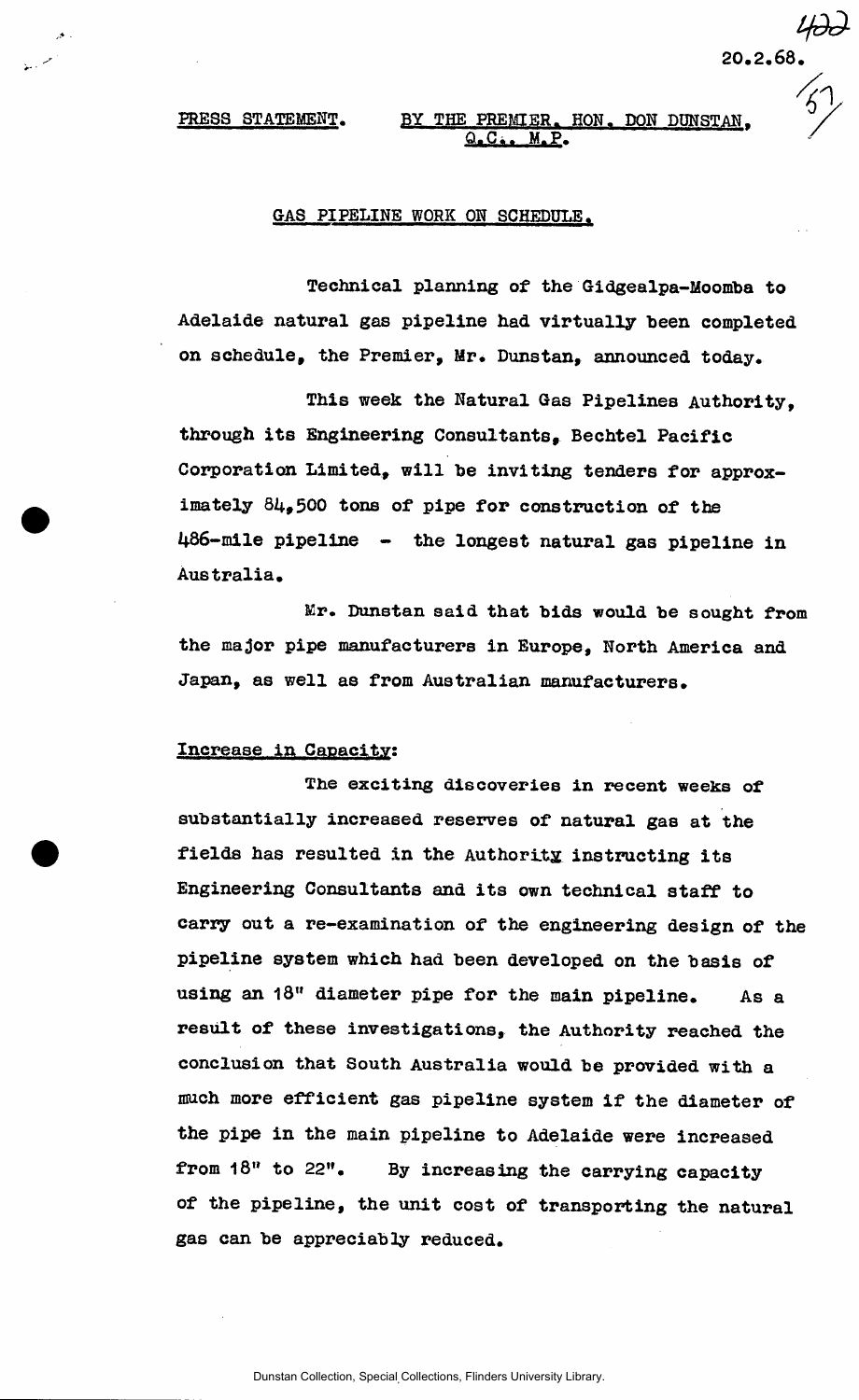The technical specification will therefore call for pipe manufacturers to supply 22" O.D. X52 D.S.A. *.312* W.T. pipe. This is also a specification which the Australian pipe manufacturers should he able to meet.

#### Installation Contract:

The Natural Gas Pipelines Authority will also very shortly invite tenders for the laying and installation of the main pipeline and laterals. These will also be sought on an international basis.

The Authority has been approached by a number of overseas construction organizations which have had considerable success in building pipelines in other parts of the world. A number of these organizations have expressed keen interest in the South Australian construction project and they will be officially invited to tender for the construction. Notwithstanding these arrangements, no Australian construction organization will be excluded from bidding for the construction of the pipeline.

Whilst the Authority would not lay down a mandatory requirement that there should be substantial Australian participation in the construction of the pipeline, it is nevertheless most anxious to see that full use is made of Australian skills and resources. It has conferred with the Executive of the Australian Federation of Civil Engineering Contractors and arranged that the names and addresses of all overseas construction organizations which have expressed an interest in the South Australian programme be made available to the Federation. By this means it is hoped that Australian organizations will make known to the overseas tenderers their respective capacity to contribute to the construction programme either as Joint Venturers or as major sub-contractors. Further, the overseas organizations are being required by the Authority to indicate in their tenders the extent to which they intend to use Australian labour and materials in the project.